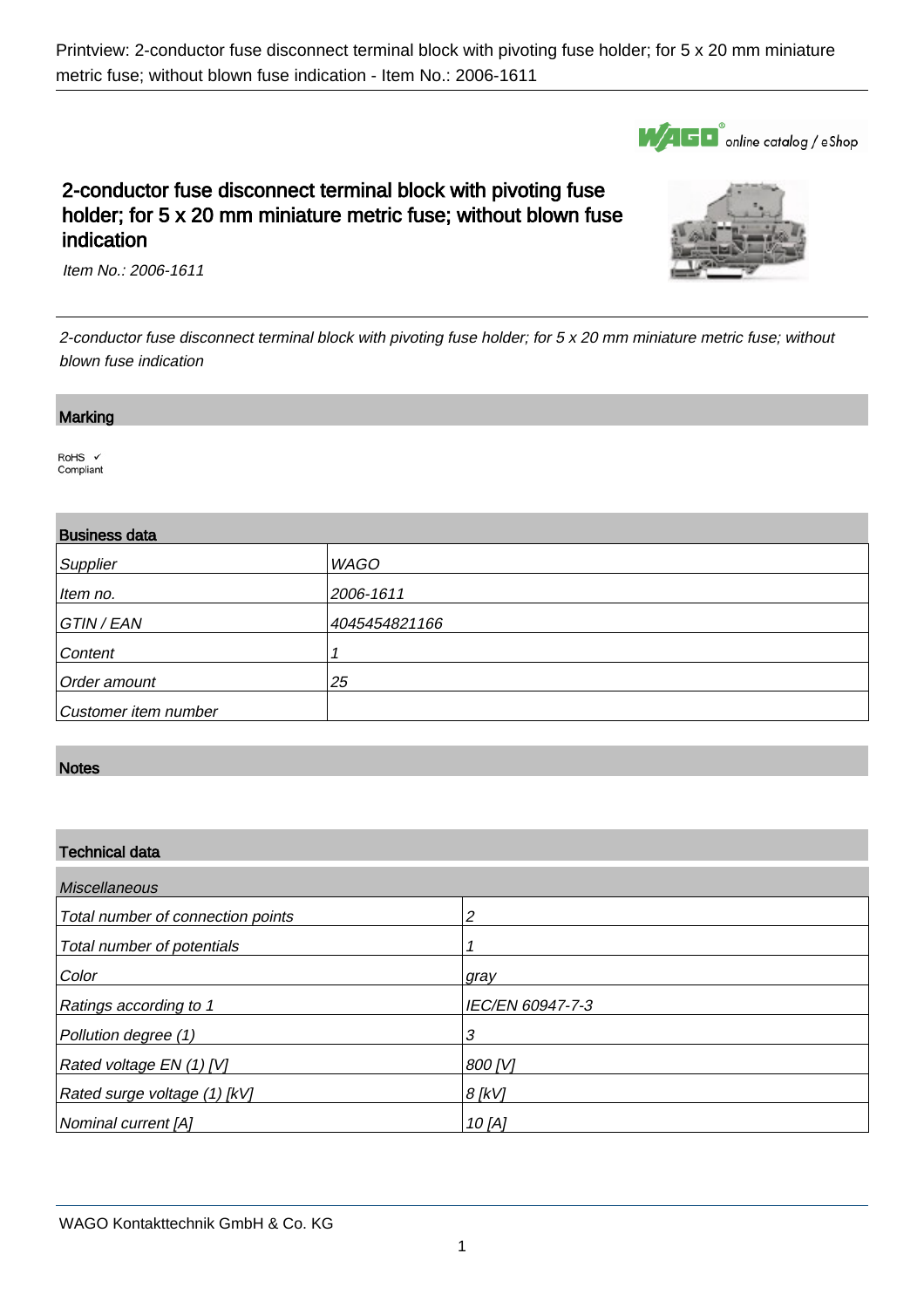| <b>Technical data</b>                                        |                                           |  |
|--------------------------------------------------------------|-------------------------------------------|--|
| Connection technology (1)                                    | Push-in CAGE CLAMP®                       |  |
| Nominal cross section 1                                      | $6 \, \text{mm}^2$                        |  |
| Solid sizes 1                                                | $0.510$ mm <sup>2</sup> /20  8 AWG        |  |
| solid, directly pluggable 1                                  | $1 10$ mm <sup>2</sup> /14  8 AWG         |  |
| Fine-stranded wires 1                                        | $0.510$ mm <sup>2</sup> /20  8 AWG        |  |
| min. fine-stranded with insulated ferrule, push-in terminati | $1.5 \text{ mm}^2 / 16 \text{ AWG}$       |  |
| Strip length 1                                               | 13  15 mm / 0.51  0.59 in                 |  |
| Type of wiring                                               | <b>Front-entry wiring</b>                 |  |
| Design                                                       | horizontal                                |  |
| <b>Marking level</b>                                         | Center/Side marking                       |  |
| Insulating material                                          | Polyamide 66 (PA 66)                      |  |
| Fire load [MJ]                                               | 0.46 [MJ]                                 |  |
| Weight [g]                                                   | 24.979 [g]                                |  |
| Width                                                        | 7.5 mm / 0.295 in                         |  |
| Height from upper-edge of DIN-rail [mm]                      | 59 [mm]                                   |  |
| Height from upper-edge of DIN-rail                           | 59 mm / 2.323 in                          |  |
| Length                                                       | 96.3 mm / 3.791 in                        |  |
| Type of mounting                                             | DIN 35 rail                               |  |
| Safety information 1                                         | Electrical ratings are given by the fuse. |  |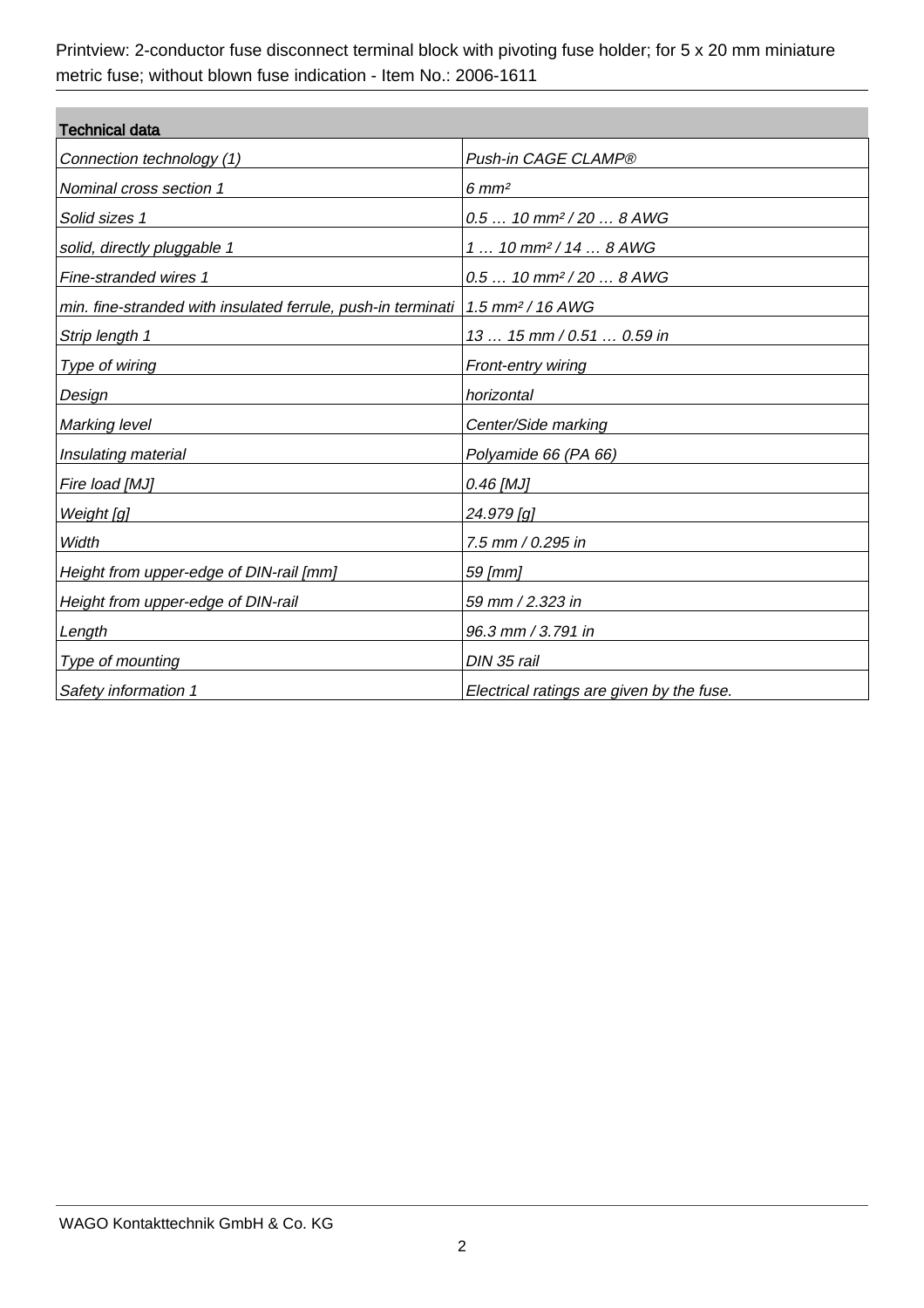# Images & drawings